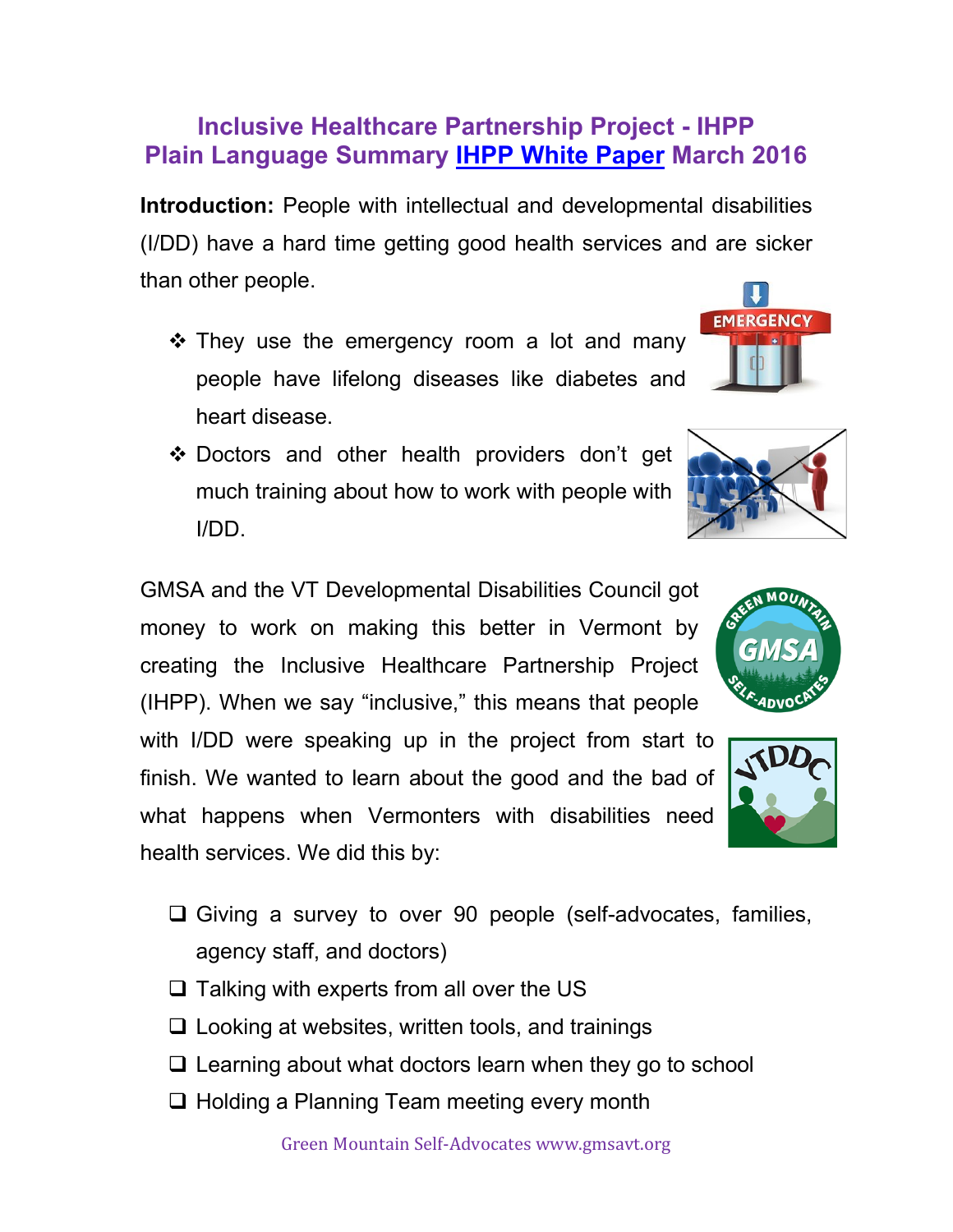The Planning Team **found four main areas** where Vermont needs to make changes and people who can help fix these problems.

**TR** Transition from Pediatric Healthcare to Adult Healthcare

- Medical Education and Provider Training
- Care Delivery and Practice Transformation
- $\mathcal K$  Health and Wellness



## **Transition:**

Lots of self-advocates, family members, and health care providers said that youth with I/DD and their families need more information and help when it is time to move from a pediatric (or kid's) doctor to an adult doctor. It is tough to find a doctor who will take a patient who has I/DD so many adults keep seeing their childhood doctor after they become an adult. Also, many doctors won't take Medicaid. Doctors said they haven't been trained to work with people with disabilities. One solution we found is to have schools teach students about health transitions as they are getting ready to graduate. Another solution is to have doctors work together to share information about new patients. Lots of teachers, doctors, and state workers have agreed to help make this better.

**Medical Education and Provider Training:** 

One reason people with disabilities have poor health is that doctors don't learn empowering messages about disability. When doctors and nurses are in school they spend almost no time learning about people with I/DD. Sometimes there is a little bit of information but it focuses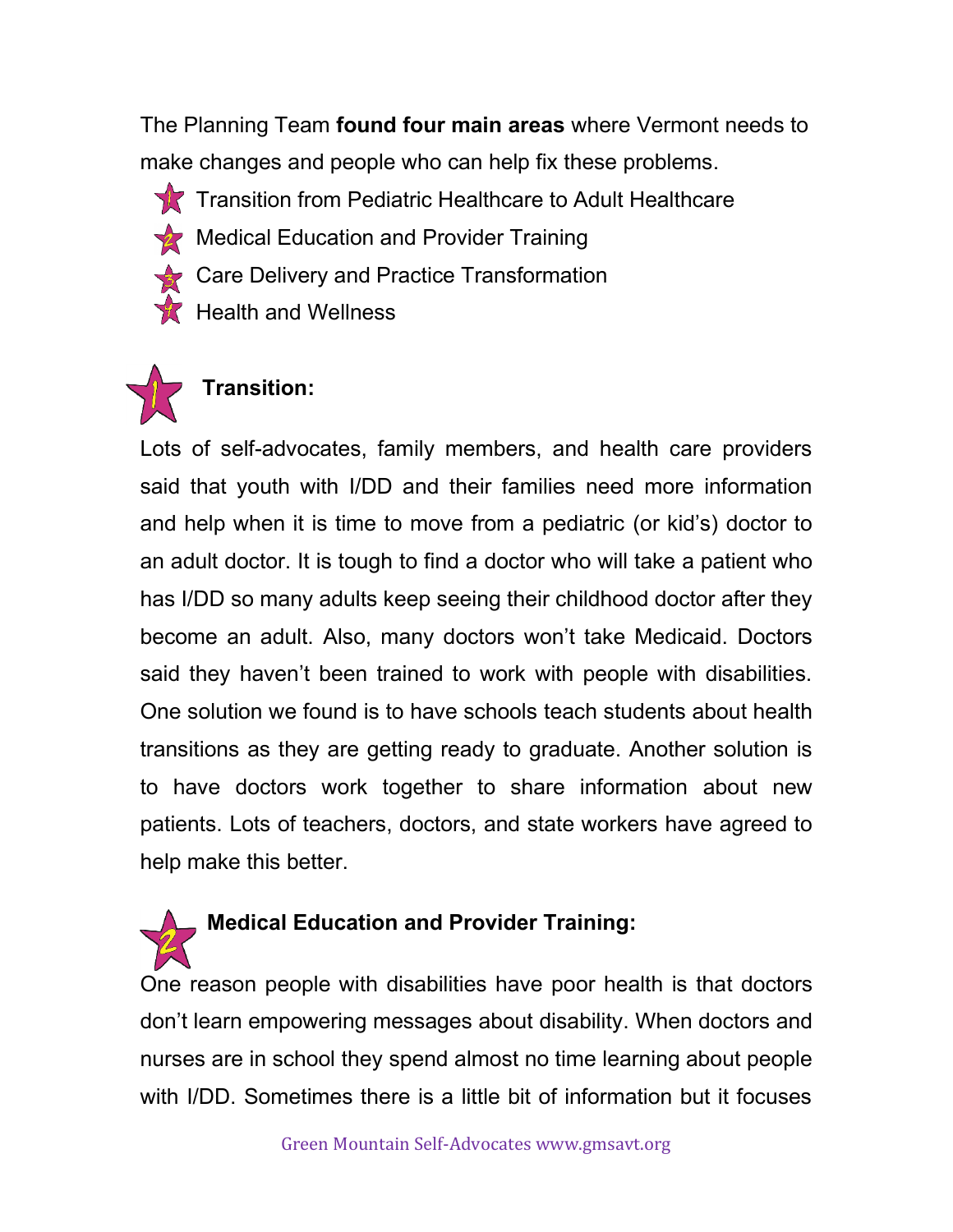on the more "medical model" and curing medical problems. Doctors who are part of programs like Special Olympics Healthy Athletes say that it helps them work better with people with I/DD and makes them want to learn more and have more patients with I/DD. One solution is to include more training about disability and accommodations in medical schools. We also think it is important for doctors to be able to take trainings that are easy to find and use online. The UVM and Dartmouth medical schools will be partners in working on this problem, as well as the Department of Health.

## **Care Delivery and Practice Transformation**:

People with I/DD need better health care but they also need someone to coordinate their care to make sure the person's family, doctors, and support staff are all on the same page. If people with I/DD can't get help from their normal doctor, they will go to the Emergency Room even if it is not an emergency. It is hard for people with I/DD to follow through on their medical next steps without help and support. One idea to solve this problem is have nurses do home visits before annual physical exams. This could help figure out what issues they have and help the doctor plan for their appointment. Another issue is that lots of doctor offices are not accessible. For example, most offices do not have a weighing scale for someone in a wheelchair. We will ask partners like the Department of Health to help clinics evaluate their physical accessibility.